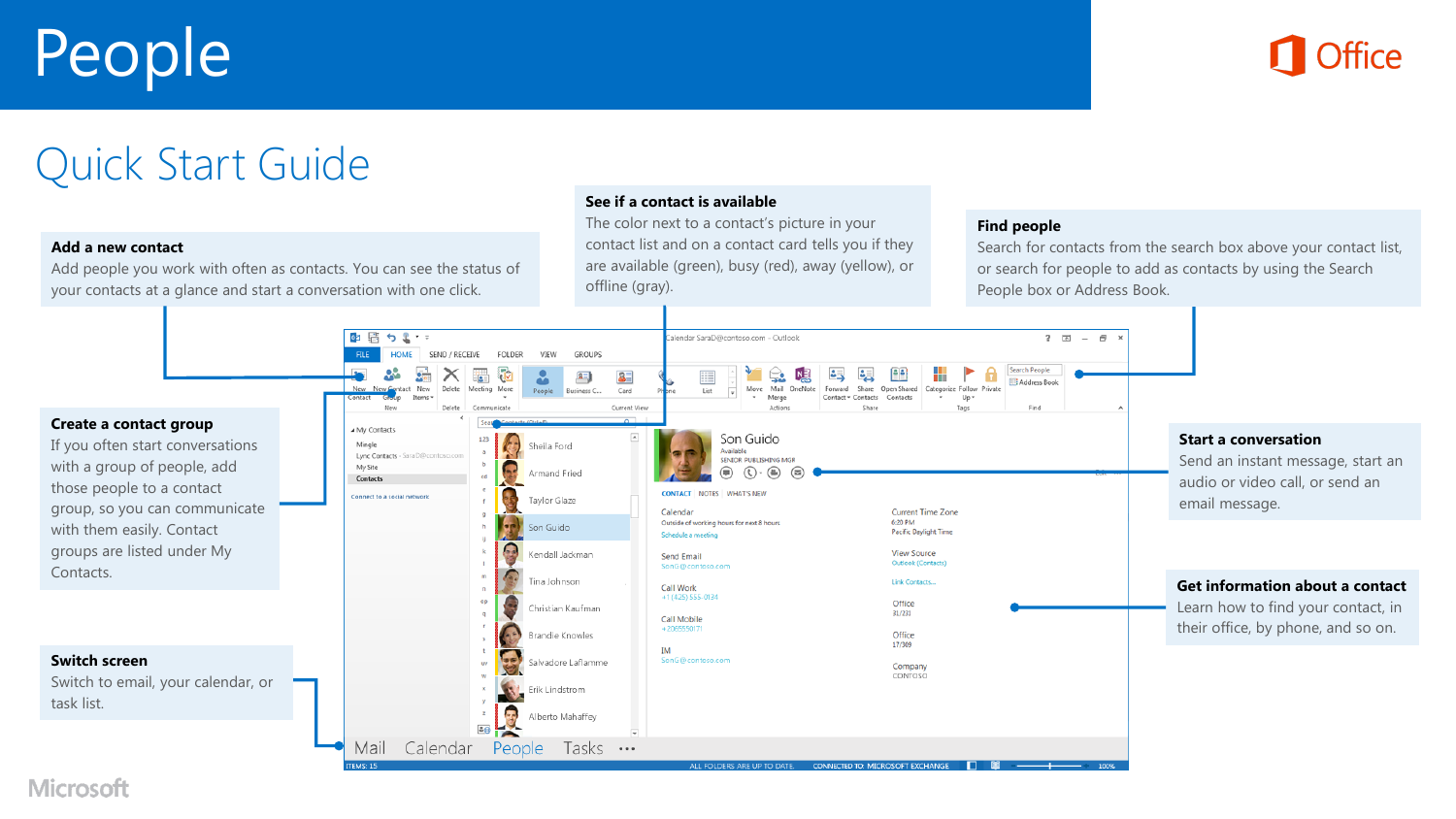### Add a contact

#### **To add a contact from an email message**

- 1. Open the email message.
- 2. Right-click the person's name at the top of the message, and click **Add to Outlook Contacts**.



- 3. In the contact window that opens, add a name for the person, if it's not already there.
- 4. Click the plus signs next to any type of information you want to add, like the person's birthday or phone number.

#### **To add a contact from the People screen**

- 1. Click **People** in the navigation bar.
- 2. In the **New** group, click **New Contact**, or press Ctrl+N.



#### **To add a contact from the directory (Global Address List)**

- 1. Click **People** in the navigation bar.
- 2. In the **Find** group, type the name of the person you want to add in the **Search People** box, or click **Address Book** to look the person up.
- 3. Click the name of the person you want to add.
- 3. In the contact card, click **Add**.



| <sup>2</sup> rivate | Search People<br><b>B</b> Address Book |  |  |  |
|---------------------|----------------------------------------|--|--|--|
|                     |                                        |  |  |  |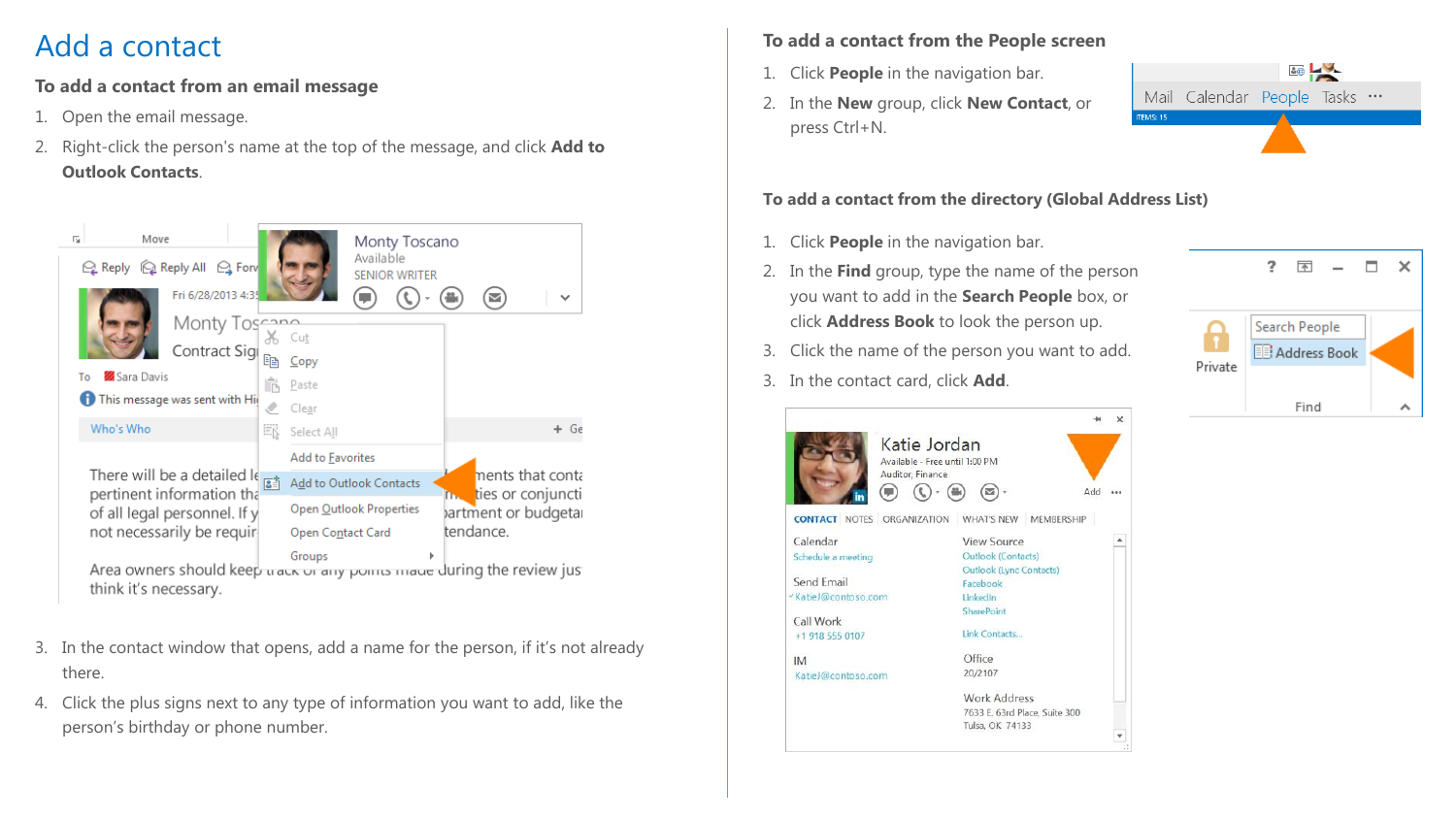### Find people and contacts

- 1. Click **People** in the navigation bar.
- 2. Above your contacts list, click the **Search People** box.
- 3. Start typing the person's name or other information you want to search for, like a phone number or company name.
- 3. Click the person you want from the search results.

### Edit a contact

- 1. Click **People** in the navigation bar.
- 2. On the **View** tab, in the **Current View** group, click **People**.
- 3. Click a contact. Information for that contact appears in the **People** pane.
- 4. Under **View Source**, click **Outlook (Contacts)**.
- 5. Add or update information for the contact.
- 6. In the **Actions** group, click **Save & Close**.

### Delete duplicate contacts

- 1. Click **People** in the navigation bar.
- 2. On the **Home** tab, in the **Current View** group, click the bottom right corner of the views box, and then click **Phone**. This is the best view to scan your contacts list and see the duplicates.
- 3. In your list of contacts, hold down Ctrl, and click each contact you want to delete.
- 4. When you've selected all the duplicates, press Delete or Ctrl+D.



### Import contacts

1. Click **File** > **Open & Export** > **Import/Export**.



- 2. Choose **Import from another program or file**, and then click **Next**. This starts the Import and Export Wizard, which will walk you through the needed steps.
- 3. Under **Select the file type to import**, choose the file type you want to import.
- 4. Choose whether to import from Outlook (**Outlook Data File .pst**) or from another program, which uses a text file separated by commas (**Comma Separated Values**).
- 5. Click **Next**, and follow the rest of the steps in the wizard.